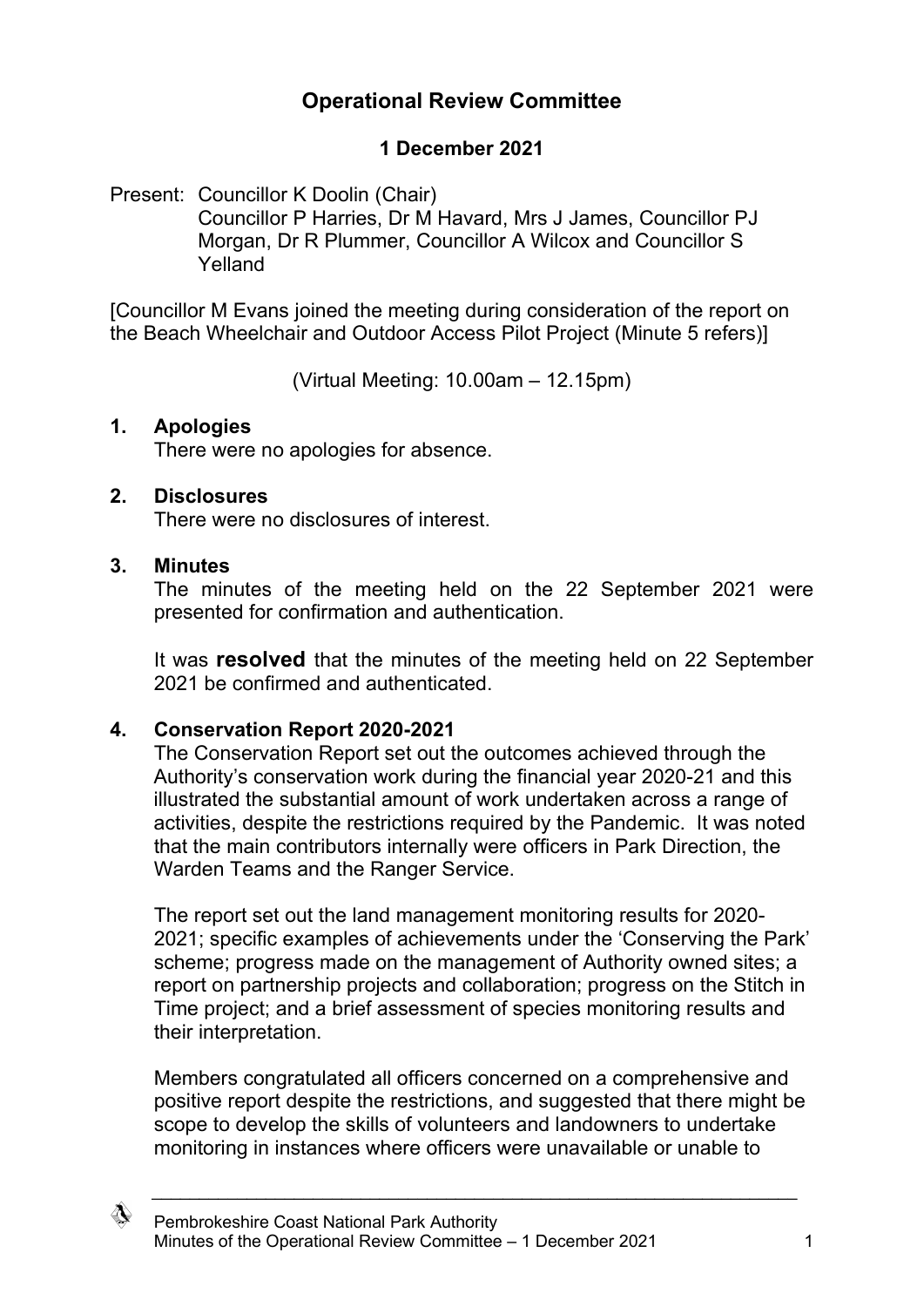travel due to restrictions. They expressed some concerns regarding the time delay before the introduction of Welsh Government's Sustainable Farming Scheme, and also the limited funding available for the Authority's Conserving the Park scheme. The Biodiversity Officer agreed that a gap between the end of the agri-environment scheme and the beginning of its replacement could hamper the progress that had been made on smallscale farms. The officer also provided an update in respect of the work at Penlan and in response to a question from one Member reported that as a predominantly farmed landscape, the Authority's work in respect of coastal grazing and the Conserving the Park scheme married the elements of farming and biodiversity recovery to show leadership among the National Parks in this area of land management.

In respect of the Conserving the Park scheme, the Chief Executive added that while increased funding could not be promised, tackling the loss of biodiversity was one of the Authority's key priorities and he hoped that additional resources could be sourced which would support that work.

## **Noted.**

#### **5. Beach Wheelchair and Outdoor Access Pilot Project**

It was reported that beach wheelchairs had been made available by the Authority working in collaboration with local businesses and partners for over 12 years. The arrangements had been paused over the summer of 2020, although ad hoc availability had been achieved with pick-up and drop-off at Llanion.

Furlough and business closure/shut down, along with increased safety considerations, meant that to get the beach wheelchair fleet back up and running for availability during summer 2021 and beyond would require a significant amount of focused work. There was a need to rebuild or develop relationships with local businesses/communities to host the chairs with 'COVID safe' procedures and therefore a 6 month post had been initially created to develop opportunities for people with disabilities or health conditions to have access to a beach wheelchair, as well as develop information and resources. The post had now been extended for one year on a part-time basis.

The end of project report had been made available to the Committee and this set out some of the challenges faced in developing the project and putting systems and processes in place, highlighted some of the events which the project had supported and included many instances of positive feedback from users.

Members congratulated officers on their achievements, and were humbled to read about the huge difference that the wheelchairs had

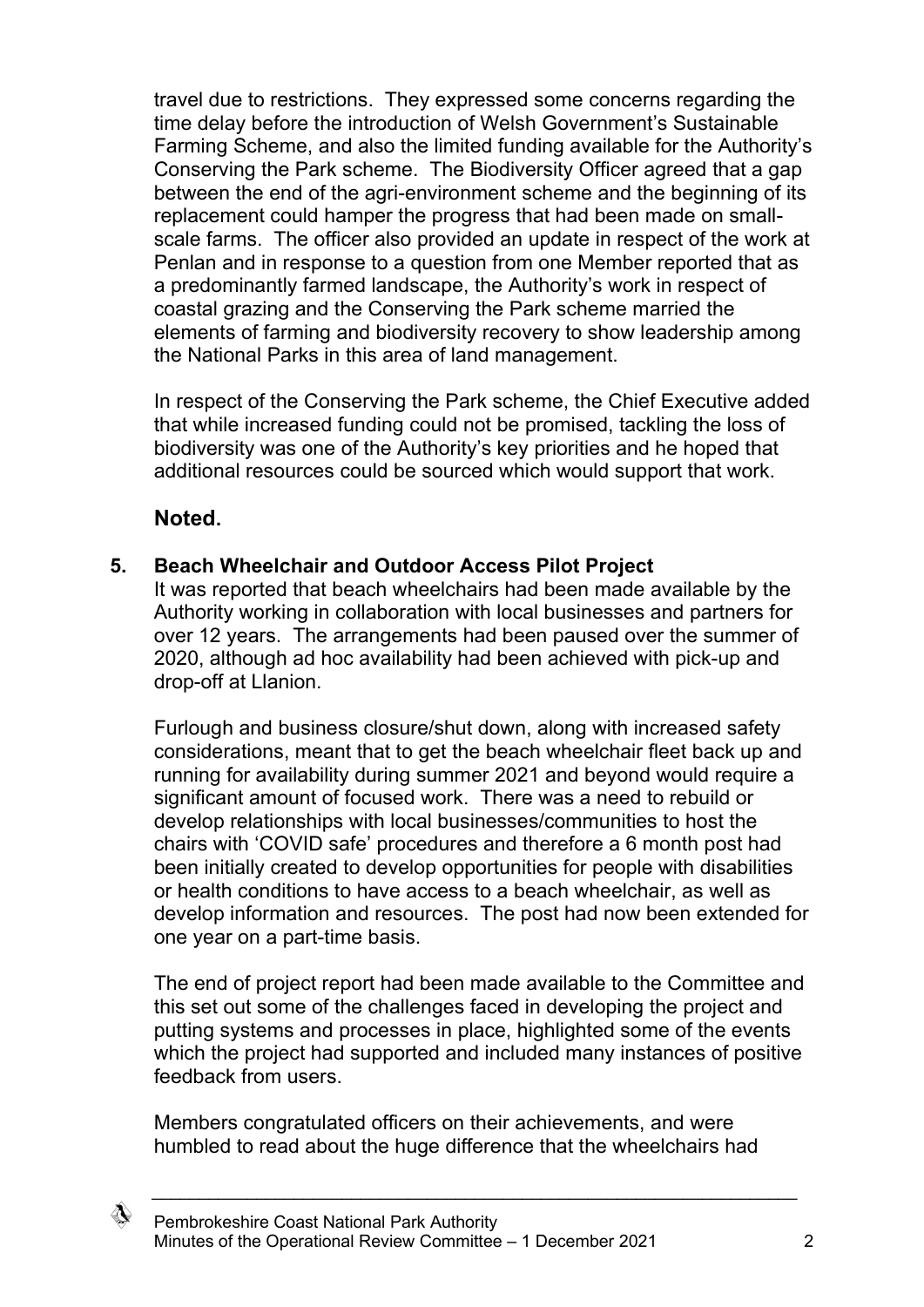made to those who had used them. It was suggested that additional feedback could be obtained through the borrower agreement and that further promotion could be sought through tourism/accommodation providers in the county. Another Member expressed the hope that the project could be further developed to promote the use of all terrain wheelchairs in the Preseli's and also to look at the use of motorised chairs. Officers replied that they agreed there were opportunities for use of the Mountain Trike in the north of the Park and this was an area for development. With regard to motorised chairs, it was noted that they offered great opportunities, however they required much greater maintenance and therefore additional resources.

### **Noted.**

### **6. Performance Report for the Period Ending 30 September 2021**

The report followed the structure of the Corporate and Resources Plan for 2021/22. This followed the approach of the Well-being of Future Generations Act with seven well-being objectives, with an additional section providing general governance information. Activities responding to Covid 19 recovery had been mainstreamed into work streams under each of the well-being Objectives.

The report presented the performance to 30 September 2021 for monthly data and quarter 1 to quarter 2 (April – September) for quarterly statistics, and went on to highlight relevant statistics in respect of the work of the Authority's various teams and departments.

Members thanked the officer for a clear and detailed report, particularly for the explanations provided for those actions which were coded as red or amber. The Chief Executive noted that decisions on some workforce issues and funding matters had been delayed until the structure of the Authority and its ways of working were agreed following the current reprioritisation exercise. In reply to another question, he also noted that the Business Continuity Plan would be reported to the Authority in due course.

Congratulations were given on the reported improvements in the planning statistics, but some Members considered that this was an area that needed to be monitored due to the potential impacts of emerging Welsh Government policy. Information was provided to the Committee on action taken to improve response times for Freedom of Information (FOI) requests and Members requested that consideration be given to providing them with an annual report on FOI requests made.

Finally the Chair of the Authority noted that having walked the Coast Path in September, he had received many congratulations from fellow walkers on the state of the path, and he commended the walk to everyone.

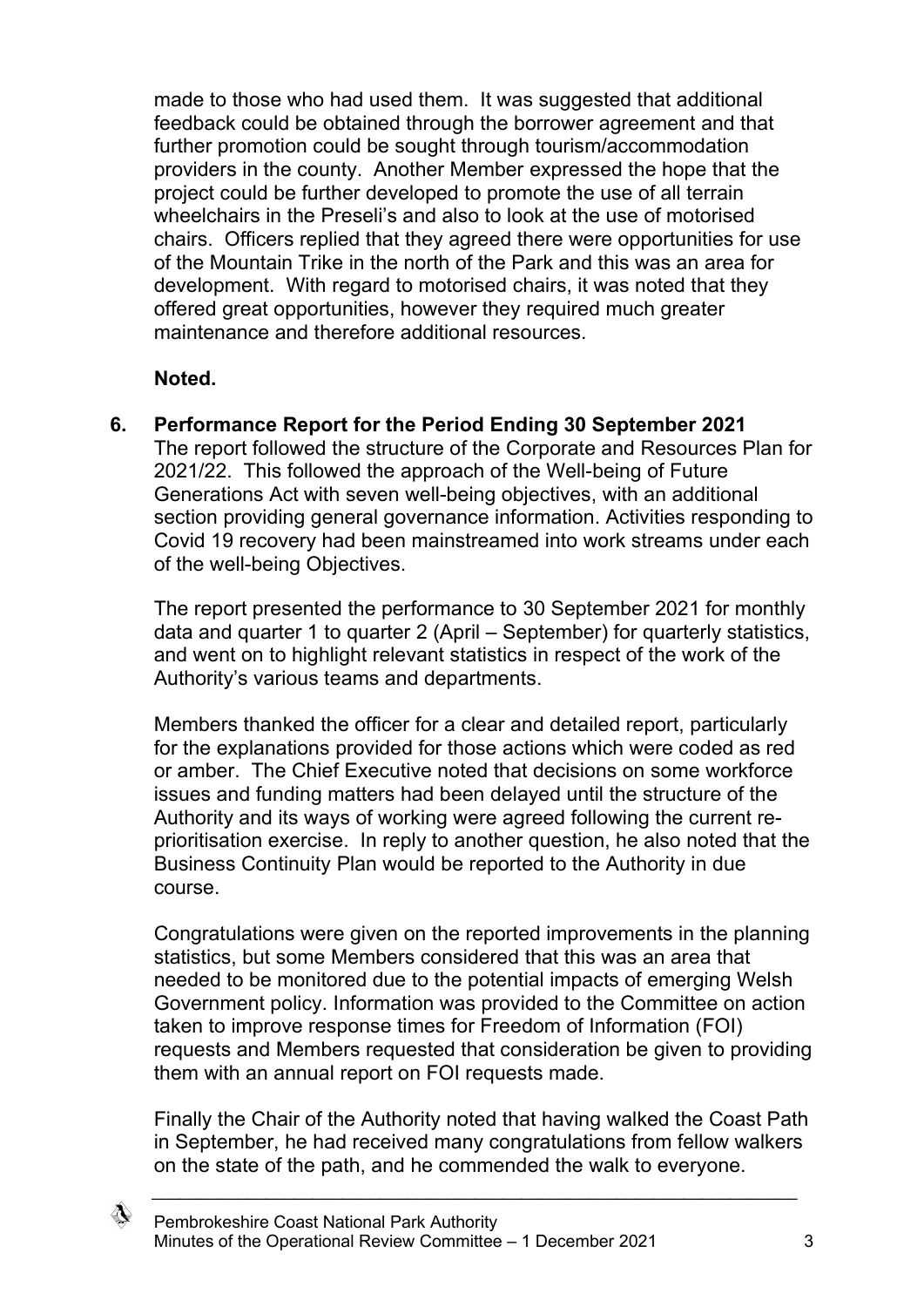## **Noted.**

[Councillor A Wilcox tendered his apologies and left the meeting during consideration of the following item.]

## **7. Risk Register**

Members were asked to consider the latest Risk Register. In the absence of the Finance Manager, the Chief Executive reported that as a result of the Assurance Review of Risk Management undertaken by TIAA, the Authority's Internal Auditors, and the recent Workshop at which it had been discussed, changes had been made to the register and these were highlighted in the covering report together with the top 5 risks for the Authority. He added that further work would be done to update the Register itself in the coming weeks to implement other Internal Audit recommendations. One such recommendation was that the Risk Register be considered by only one of the Authority's Committees, and therefore there would be a report to the forthcoming National Park Authority seeking to change the Terms of Reference of this Committee so that in future the Risk Register would be considered only by the Audit and Corporate Services Review Committee.

Members commended the recent Risk Workshop, and agreed with the recommendations set out in the Review. It was hoped that there would be further discussion on risk appetite and that consideration would be given to assigning ownership of individual risks and production of a shorter corporate register, with other sub-registers managed by individual Committees/teams which could feed into it. It was also agreed that 'deep dives' relating to specific areas were important and could be delegated to individual Committees.

Turning to specific risks, Members believed that the progress update in respect of Risks 6 (failing to maintain high levels of governance), needed to be updated, and it was considered that additional risks should be included in respect of the Authority's restructuring and re-grading exercise, more general tree and animal disease risks, diversity of the workforce, new legislation in respect of phosphates and second homes. Finally it was considered that Risk 9 (Impact of Climate Change) was very broad and could be sub-divided into many risks and the Chief Executive noted that additional work in this area was already being undertaken.

# **Noted.**

**8. Continuous Improvement Group: delegation of issues**

There was some discussion regarding the role of, and need for, this group. The Chief Executive replied that both the Audit and Corporate